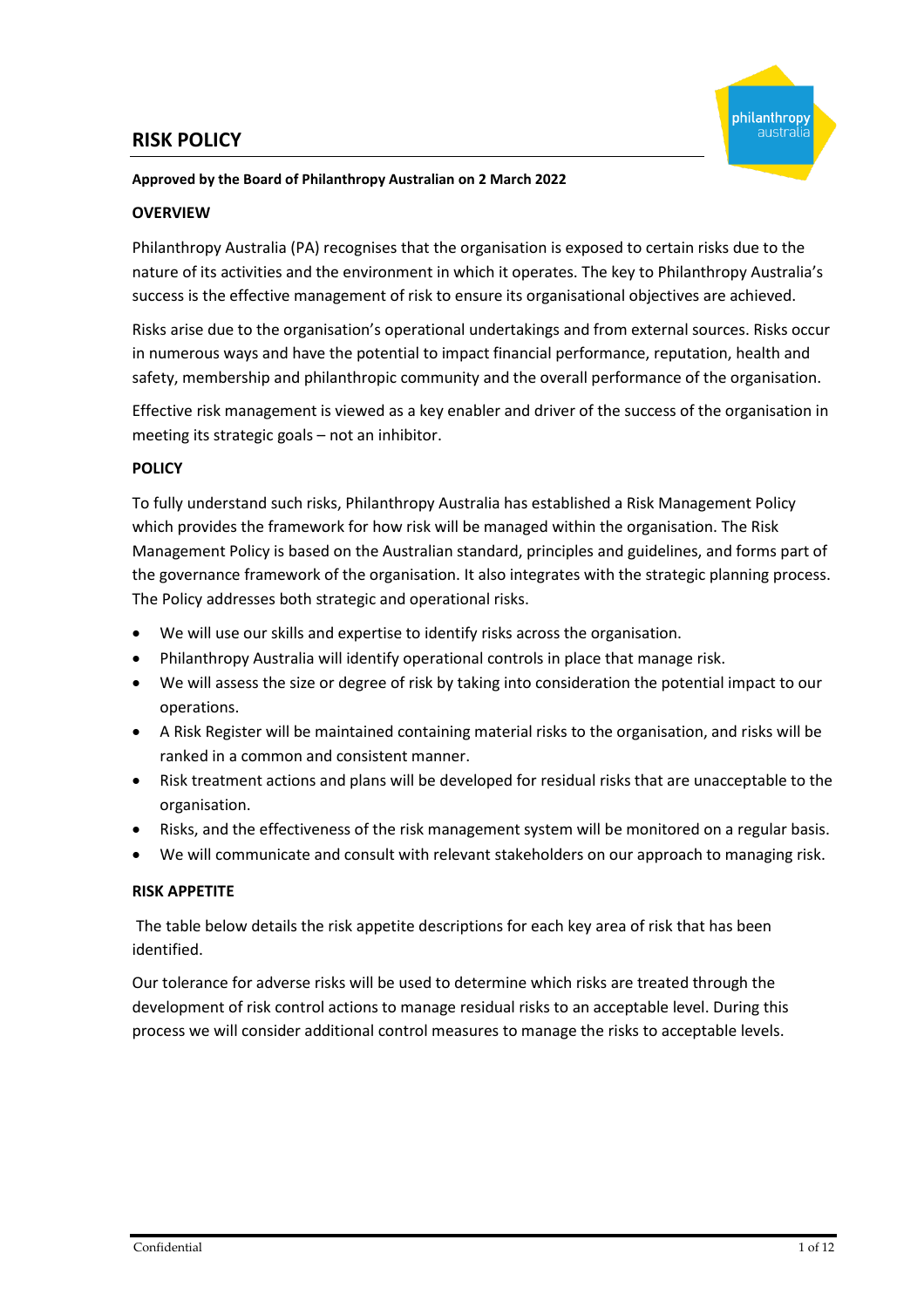

|                        | <b>Risk</b><br>Appetite | <b>Rationale</b>                                                                                                                                                                                                                                                                                                                                                                              |  |  |
|------------------------|-------------------------|-----------------------------------------------------------------------------------------------------------------------------------------------------------------------------------------------------------------------------------------------------------------------------------------------------------------------------------------------------------------------------------------------|--|--|
| Strategic              | Moderate<br>to High     | In order to achieve its objectives, PA must be willing to take and<br>accept risk. PA is willing to take or accept a moderate to high level<br>of risk in pursuit of its strategic priorities. There is low willingness<br>to accept risks which have no alignment with our strategic<br>direction or tarnish PA's credibility and its values.                                                |  |  |
| Financial              | Low-<br>Moderate        | PA needs to remain financially sustainable to continue to serve its<br>purpose and achieve its aspirations. PA has no tolerance for<br>irresponsible use of PA resources and unnecessary liabilities. We<br>have a moderate risk appetite for being more commercially adept<br>and explore avenues to diversify revenue streams through<br>commercially viable arrangements and partnerships. |  |  |
| Membership             | Low                     | PA does not accept risks that could result in a significant loss of its<br>membership or revenue base, greater than 10%.                                                                                                                                                                                                                                                                      |  |  |
| People                 | Low                     | PA recognises their people are key to success and will reduce risks<br>at all times to enable their effectiveness The willingness to accept<br>risks to the health, safety and wellbeing of staff, is very low. A<br>strong culture of health and safety awareness and risk<br>management is expected of all staff.                                                                           |  |  |
| Reputational           | Low-High                | PA is willing to take risks that will inspire and enable more and<br>better giving. We have a high-risk appetite to contribute to policy<br>and practice discussions with government and the philanthropic<br>community. We have a low-risk appetite for risks that will PA's<br>brand and diminish its role as a significant contributor to the<br>philanthropic community.                  |  |  |
| Low-High<br>Operations |                         | PA has a low-risk appetite for business interruptions at critical<br>periods of operations impacting staff and members. Whilst the<br>ability to support operations on a day-to-day basis is important,<br>PA has a high-risk appetite for change to ensure that PA has the<br>right resources, staff and capabilities to optimise performance                                                |  |  |
| Legal/Compliance       | Low                     | PA seeks to comply with relevant statutory requirements to the<br>best of its endeavours.                                                                                                                                                                                                                                                                                                     |  |  |
| Governance             | Low                     | PA has a low risk appetite for misconduct, fraud, harassment or<br>discrimination and non-compliance behaviour that undermines<br>the integrity of PA. We will achieve this through strong<br>governance and management which will shape PA's culture for<br>compliance, ethical conduct and living our values.                                                                               |  |  |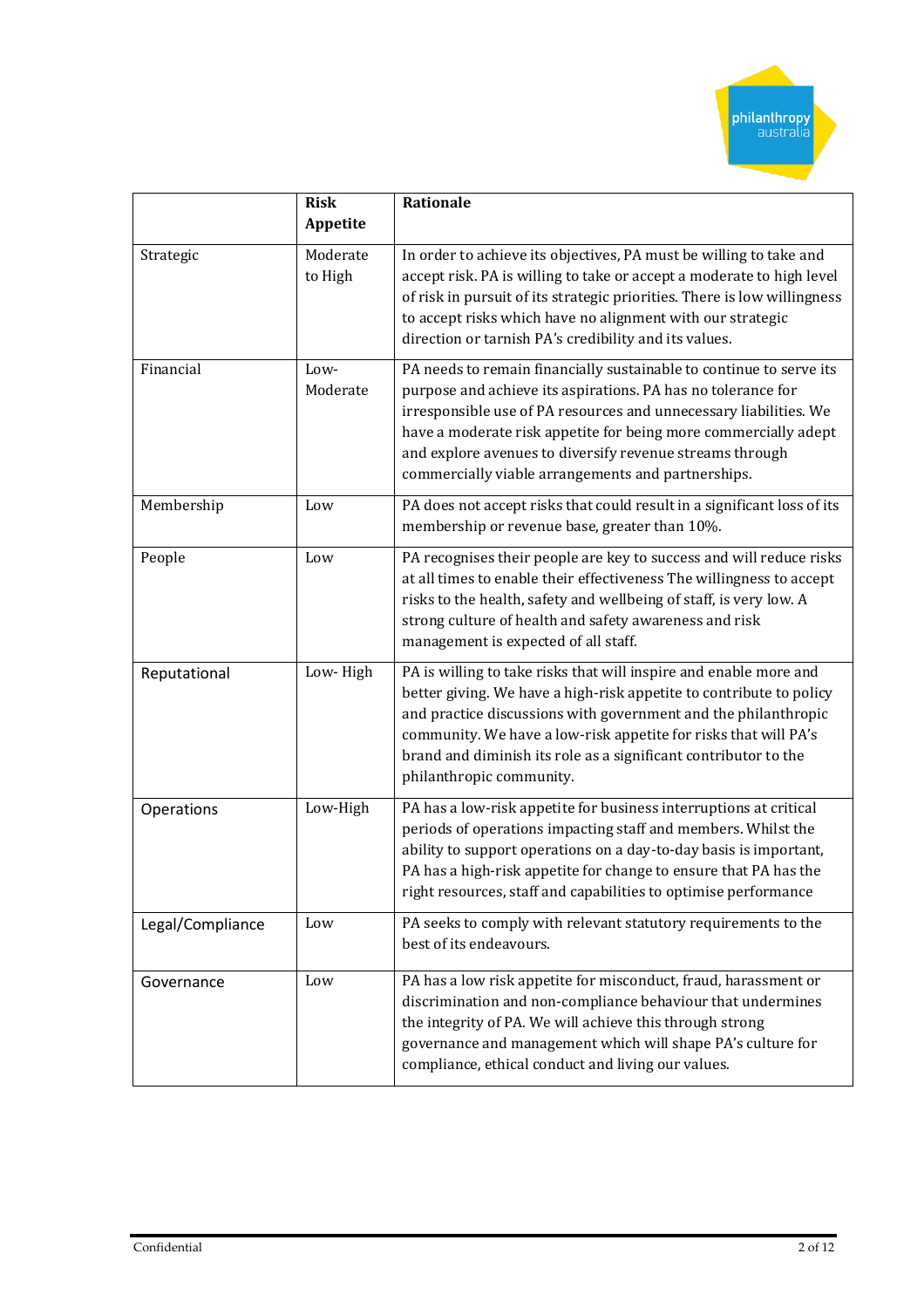### **INTEGRATION WITH GOVERNANCE AND STRATEGIC PLANNING**



The Risk Management Policy forms part of the governance framework and integrates with the strategic planning process. The Policy addresses both strategic and operational risks and the requirement of the organisation to operate in its regulatory environment.

### **ACCOUNTABILITY**

Ownership of risks and risk treatment actions is the responsibility of the Board. The Board may assign the responsibility for management and reporting of these risks to key roles within the organisation, but at all times the Board is accountable for Risk. Philanthropy Australia has incorporated risk management accountability into Board, senior management and project roles that are required to report on risks and risk treatment actions.

### **RISK MANAGEMENT OVERSIGHT**

Philanthropy Australia's Finance, Audit, Risk and Compliance Committee will oversee the Risk Management Policy and the organisation's exposure to risk. Oversight of the effectiveness of our risk management processes and activities will provide assurance to the Board and stakeholders and will support our commitment to continuous organisational improvement.

#### **REPORTING, MONITORING AND REVIEW**

The Senior Management Team of Philanthropy Australia will monitor risks and treatment actions on an ongoing basis with a review of the risk register to be undertaken by the Senior Management Team on a monthly basis. The Finance, Audit, Risk and Compliance Committee will review the Risk Policy and Risk Register on a semi-annual basis. Performance of the risk management system and outstanding residual risk treatment actions will be reported to the Board annually.

Formal reviews of both the risk management system and the Risk Register will take place on an annual basis and the FARC Committee & Board will assess the effectiveness of the Risk Policy annually.

| Date established: | <b>July 2018</b> |
|-------------------|------------------|
| Date of review:   | November 2022    |
| Board Approved:   | 2 March 2022     |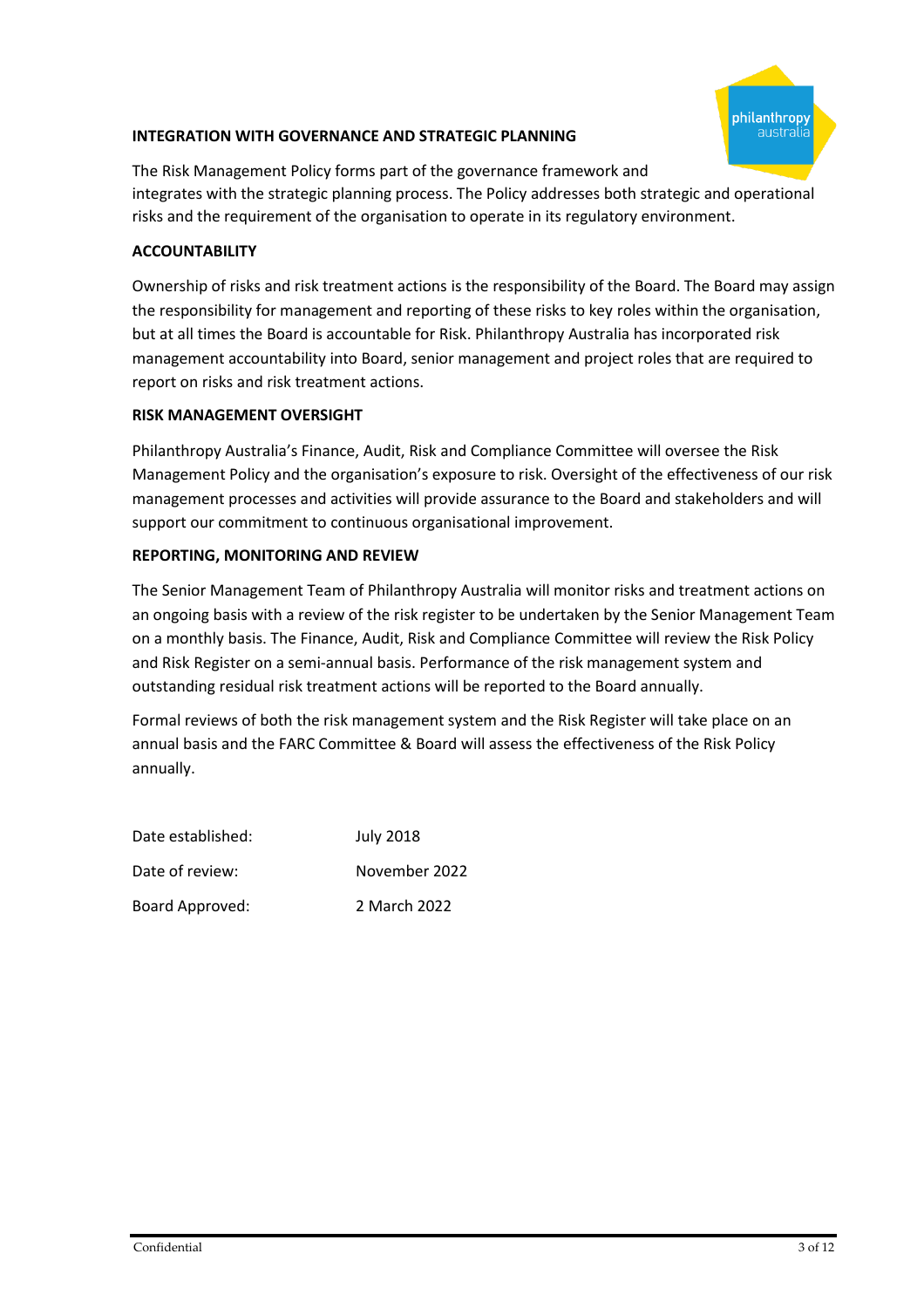# **Risk Management Process**



#### **PURPOSE**

This Risk Management process must be read and aligned to the Philanthropy Australia (PA) Risk Policy. This establishes a risk assessment framework and management process for Philanthropy Australia.

The PA Board understands and accepts that risk management is an integral part of good governance and essential to effective management practice. It is an iterative process consisting of steps that, when undertaken in sequence, enable continuous improvement in decision-making and facilitate continuous improvement in performance.

To be most useful, it should be embedded in PA culture, best achieved when it forms a basis of our operations, practices and processes rather than undertaken as a separate activity.

#### **RESPONSIBILITY & ACCOUNTABILITY**

The Board of PA has ownership & responsibility for management of risks.

They have delegated the monitoring of financial, strategic, operational, legal and regulatory due diligence and risk management to the sub-committee of the Board, the Finance, Audit, Risk & Compliance Committee (FARCC) (Guideline 14, 1(h)).

Risks must be reported at least annually to the Board (G14, 6.12)

The CEO has the responsibility (within their Position Description) to manage the implementation and timely reporting of the risk management framework and policy, through the FARC Committee, to the Board.

# **1. RISK ASSESSMENT**

PA shall establish arisk assessment process that identifies threats and vulnerabilities, and ensures mitigation and monitoring is in place. The risk assessment process is represented as follows:

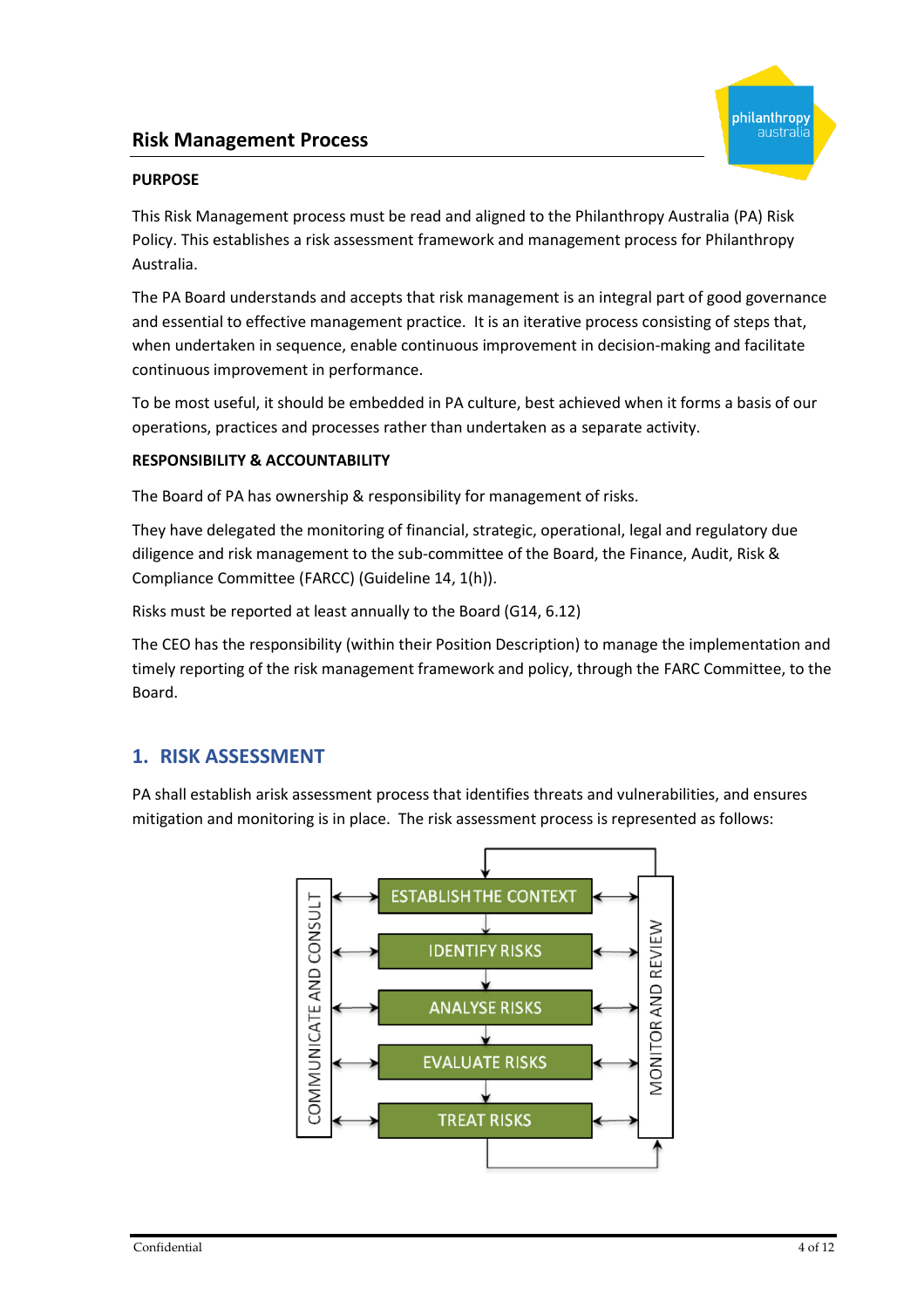

To execute this process the PA Board has delegated to the CEO and the Senior Management Team (SMT) team responsibility for ensuring the process is carried out and outomes reported back to the Board, through the FARCC bi-annually. The Board will also contribute to the review, via the FARCC and at each Board meeting.

# **2. RISK ASSESSMENT PROCESS**

PA needs to execute each component as showed above.

## 2.1. Context Establishment & Risk Identification

Formal risk assessments are to be conducted as part of the following aspects of PA operations (not exhaustive), and clearly define the scope and context (including what is in and out) of the risk analysis;

- Development and ongoing management of all business and strategic plans;
- Key decision making processes (e.g. investment decisions);
- Implementation of new systems and processes;
- Compliance with applicable legal and regulatory requirements and obligations;
- Collaborations with other NFP's, businesses and organisations; and
- Management of government-funded projects, and private trust and foundation projects;

#### 2.2. Identify the Risks

PA will identify the people, process or technology related to the context of each activity of the annual plan's operational strategy.

Philanthropy Australia identifies Risk under these categories;

- Strategic (including environmental)
- Financial
- People

Membership

- Reputational
- Operations
- Legal/Compliance
- Governance

Consider the following as part of the risk identification process:

- All knowable material risks (threats and opportunities) able to impact the successful achievement of the particular objectives being considered; including
- Those risks beyond the control of Philanthropy Australia;
- The PA Board approved Strategic Plan;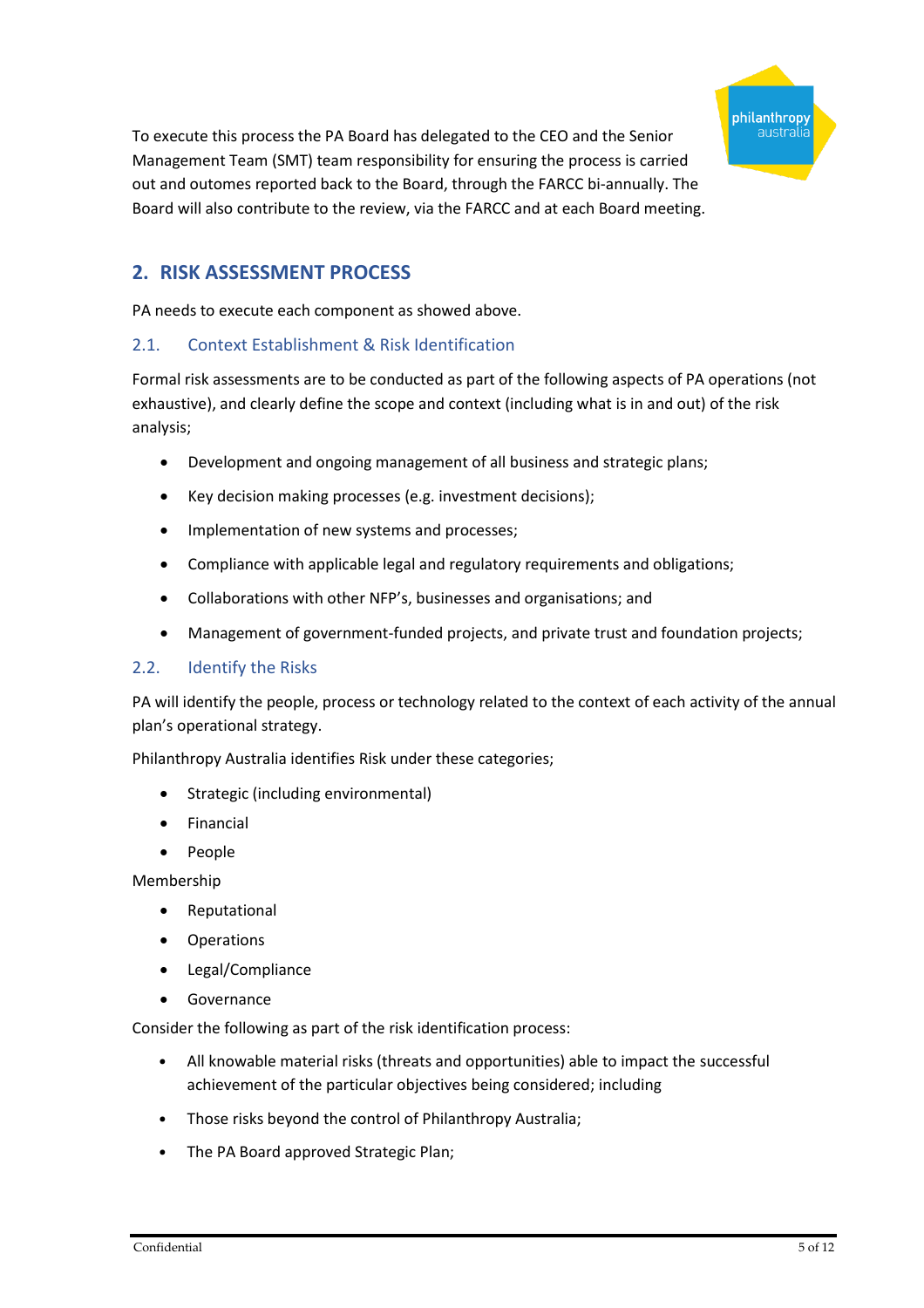

- Assessment must include those risks associated with the processing, storage, transmission or protection of personal information and cardholder and bank account data.
- Knock-on effects as a result of particular consequences; and
- The risk of not pursuing identified opportunities.

### 2.3. Risk Analysis

Risk analysis is the process of developing a thorough understanding of identified risks. During the risk analysis phase appropriate consideration is given to:

- The causes and sources of the risk;
- The potential exposure to PA;
- The current controls in place;
- The current effectiveness of exisiting controls;
- The potential consequences resulting from the risk (positive and negative);
- The likelihood that the identified consequences will occur;
- Factors affecting consequence and likelihood;
- Interdependence of identified risks;
- The level of confidence associated with the determinations of consequence and likelihood; and
- Any known uncertainties resulting from gaps in expertise, information or resources.

## 2.4. Risk Rating

PA will determine the Current Risk Rating as follows:

- Consider all possible consequences of the risk and the corresponding likelihood using the specified Risk Assessment Criteria;
- Take due account of current controls and the associated control effectiveness; and
- Select the most appropriate Current Risk Rating based on the assumption of the most likely consequence occurring and the corresponding likelihood of occurrence.

## 2.5. Risk Profiling / Evaluation

PA will evaluate the risks defining probability (likelihood) and impact, resulting in a risk score that will help allow prioritization, allowing focus of the efforts PA should use.

The qualitative model uses two assessment criteria tables, as described below:

- Table A Likelihood Criteria A detailed guide for selecting the **likelihood** of a risk using one of five different measures – probability of occurrence, qualitative judgement or frequency of recurrence (use a singular or combination approach to determine likelihood).
- Table B Consequence Criteria Detailed criteria for selecting threat **consequence** levels. This table outlines a range of consequence categories aligned to the PA's objectives, and includes five levels of consequence (where 1 is the lowest and 5 is the highest).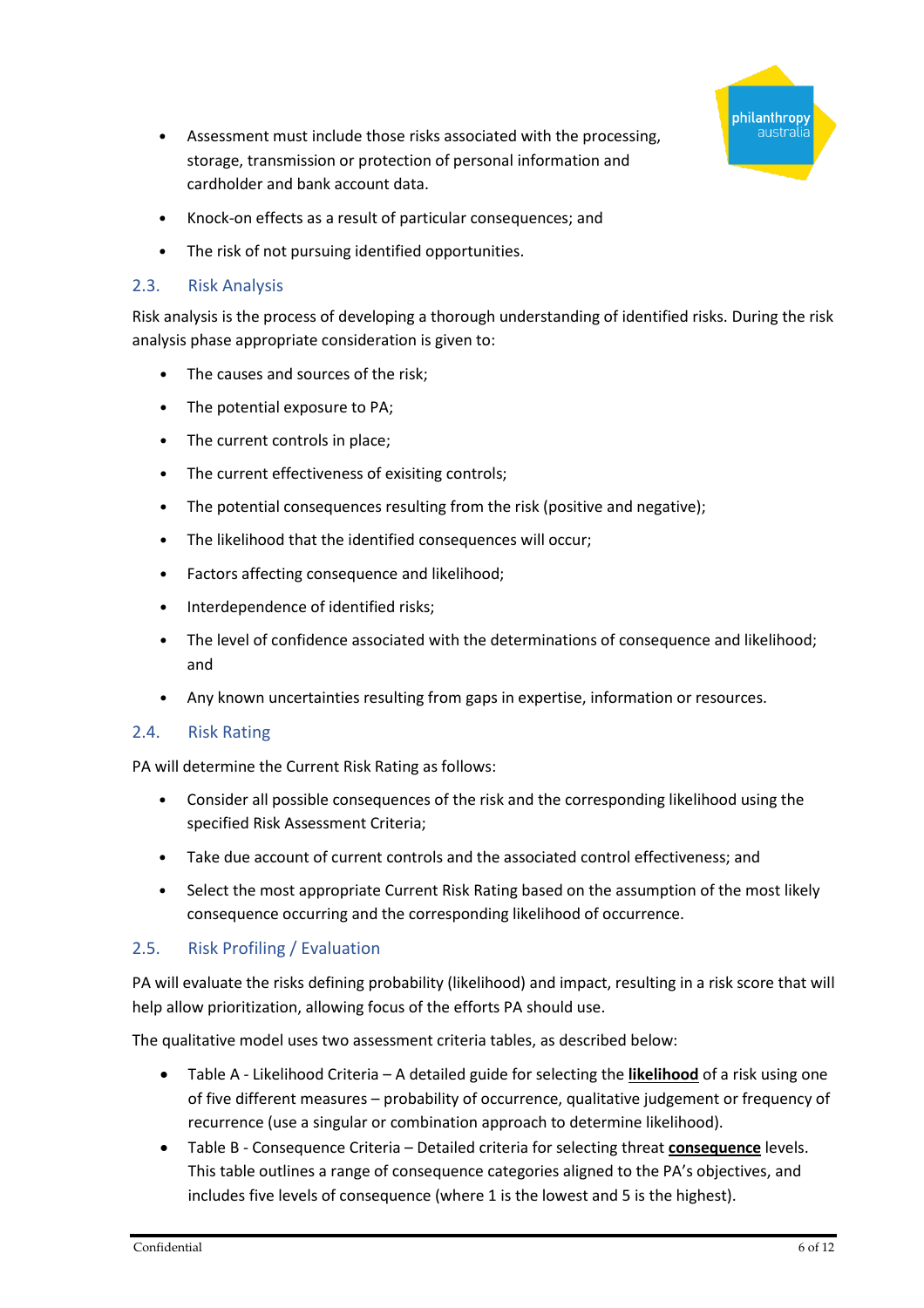

The resulting risk score enables decisions to be made about the management approach to which risks require further action, the exisiting management controls and actions, and the treatment priorities.

• Table C - Risk Rating – The matrix for determining the risk rating by bringing together consequence and likelihood

| Level | Likelihood                      | <b>Likelihood description</b>                                                        | Level of<br>Likelihood<br>value |
|-------|---------------------------------|--------------------------------------------------------------------------------------|---------------------------------|
| 1     | Rare                            | This event may occur in<br>exceptional circumstance.<br>Less than once in 15 years   | $1 - 3$                         |
| 2     | <b>Unlikely</b>                 | This event could occur sometime.<br>At least once in 10 years                        | $4 - 5$                         |
| 3     | <b>Possible</b>                 | This event should occur at some<br>time.<br>At least once in 3 years                 | $6 - 9$                         |
| 4     | Likely                          | This event will probably occur in<br>most circumstances.<br>At least once per year   | $10 - 15$                       |
| 5     | <b>Almost</b><br><b>Certain</b> | This event is expected to occur in<br>most circumstances.<br>More than once per year | $16 - 25$                       |

**Table A - Likelihood Assessment Table**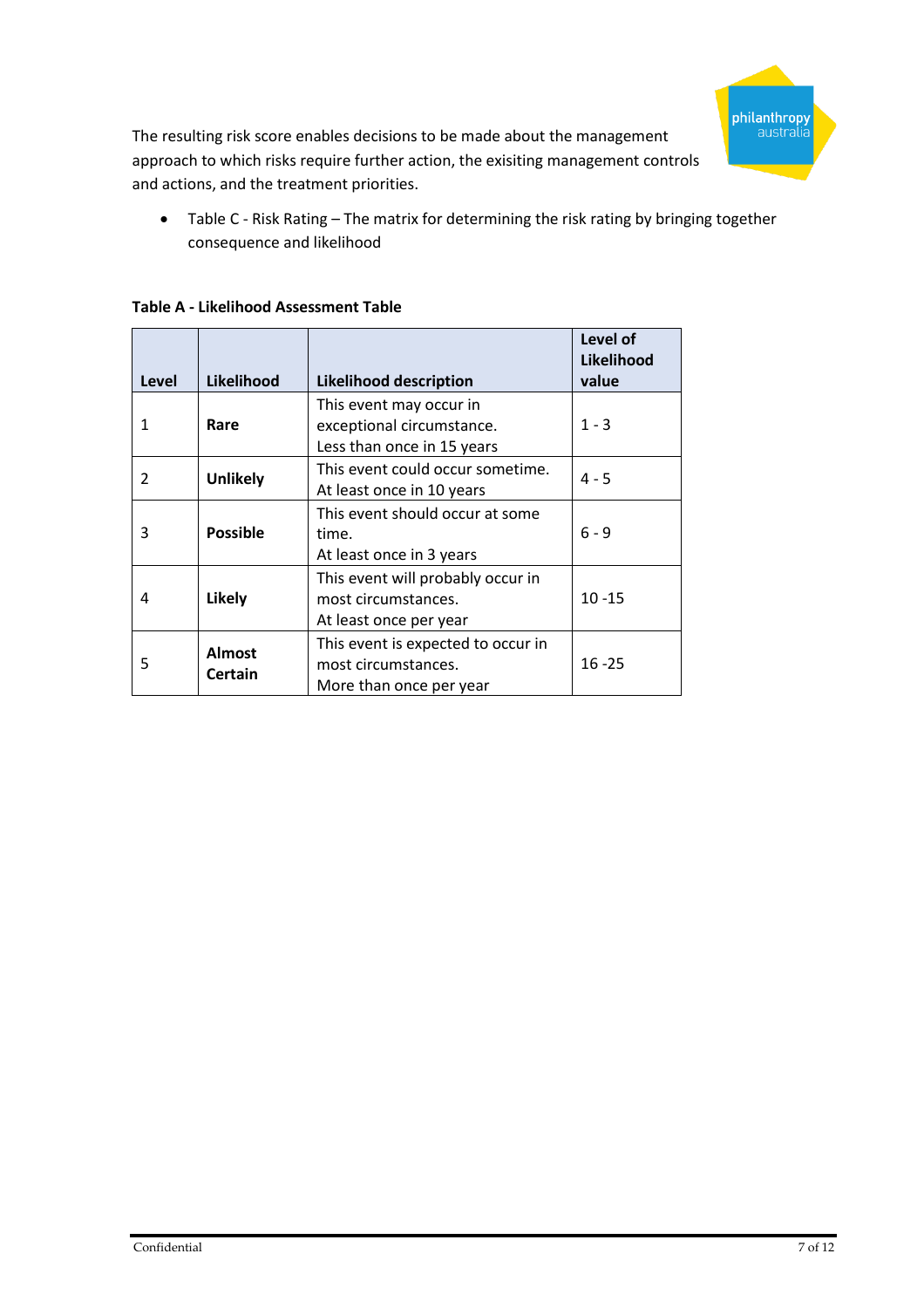

### **Table B -Consequence Assessment Table**

|                                                                 | Minor / No Impact                                                                                                      | <b>Moderate</b>                                                                                                         | <b>Significant</b>                                                                                                          | <b>Serious</b>                                                                                                                                         | <b>Extreme</b>                                                                                                                      |
|-----------------------------------------------------------------|------------------------------------------------------------------------------------------------------------------------|-------------------------------------------------------------------------------------------------------------------------|-----------------------------------------------------------------------------------------------------------------------------|--------------------------------------------------------------------------------------------------------------------------------------------------------|-------------------------------------------------------------------------------------------------------------------------------------|
|                                                                 |                                                                                                                        |                                                                                                                         |                                                                                                                             | 4                                                                                                                                                      | 5                                                                                                                                   |
| <b>Financial:</b><br><b>Balance Sheet /</b><br><b>Cash-flow</b> | Impact on bottom line<br>Less than 10k<br>Negligible impact on<br>liquidity / cash flow                                | Impact on bottom line<br>20k to 50k<br>Liquidity / cash flow<br>impact absorbed under<br>normal operating<br>conditions | Impact on bottom line<br>50-100k<br>Liquidity / cash flow<br>may be affected and will<br>effect ability to pay bills        | Impact on bottom line<br>100-250k<br>Liquidity / cash flow<br>may be adversely<br>affected and will effect<br>ability to pay bills and<br>meet payroll | Impact on bottom line<br>more than 250k<br>Imminent liquidity /<br>cash flow problem.<br>Receivership                               |
| <b>Members</b>                                                  | Loss of <1% Members                                                                                                    | Loss of <5% Members                                                                                                     | Loss of <10% Members                                                                                                        | Loss of <20% Members                                                                                                                                   | Business failure due to<br>loss of >25% Members                                                                                     |
| <b>Regulatory / Legal</b>                                       | Possible request from<br>regulator for a summary<br>report when normal<br>operations resumed.<br>Individual legal case | Regulator takes an<br>interest requesting<br>regular updates<br>Individual legal cases                                  | Regulator on site<br>requesting formal<br>report.<br>Potential to incur<br>penalties<br>Small scale class action<br>( > 20) | Suspension of Licence<br>or service<br>Penalty warning issued<br>Medium scale class<br>action (20-100)                                                 | Business failure due to<br>loss of Licence or<br>closure of Service.<br>Penalties incurred.<br>Large scale class action<br>( > 100) |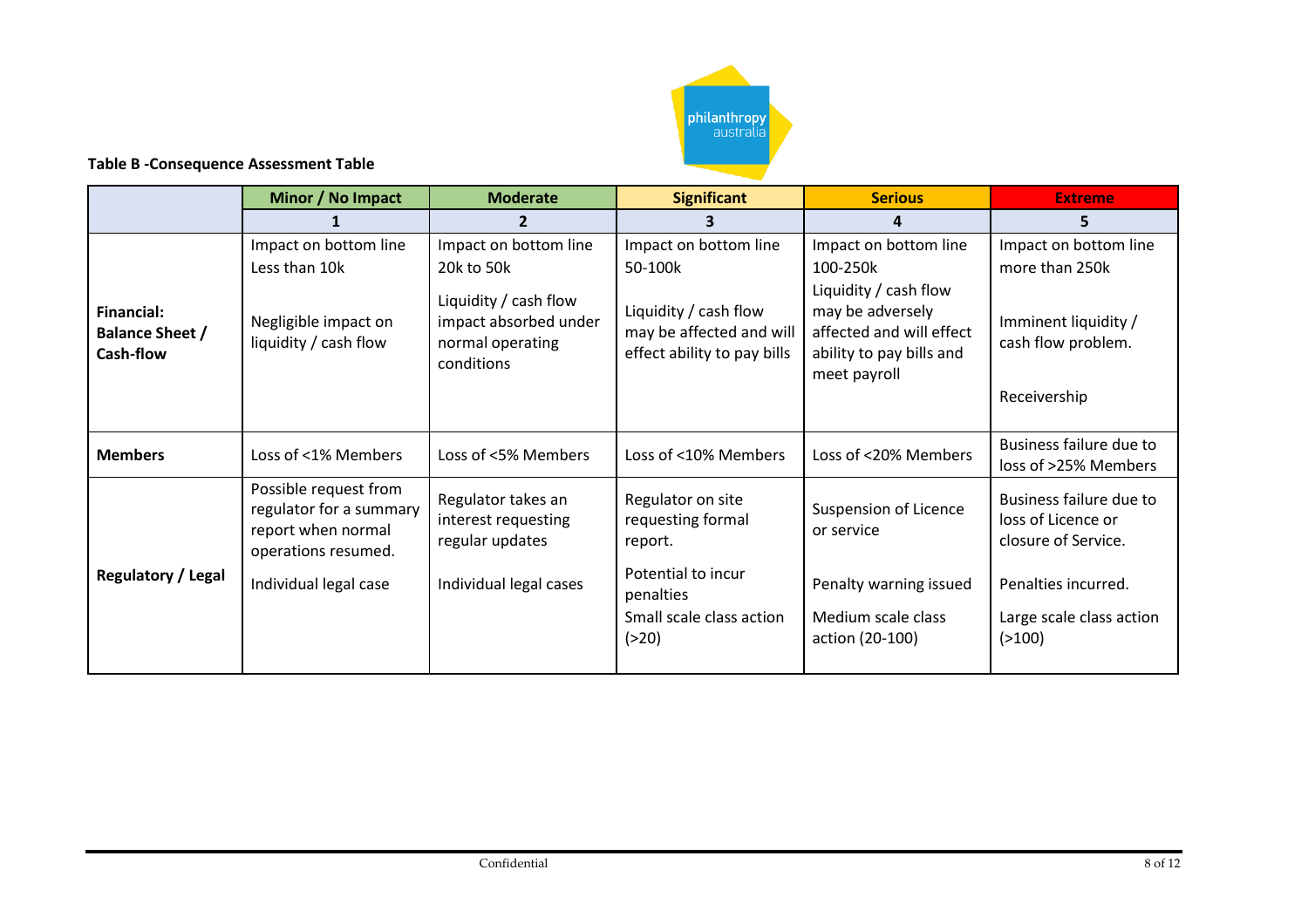

| <b>Reputation /</b><br><b>Relationships</b> | Media annoyance, little<br>or no stakeholder<br>interest                                               | Limited complaints<br>Minor, adverse media<br>attention.<br>Minor stakeholder<br>complaints that can be<br>readily managed. | Numerous complaints<br>Adverse media<br>attention and/or<br>heightened concern.<br>Reputation impacted<br>with some stakeholders.<br>Some stakeholder<br>criticism / negativity | Significant adverse<br>media/public attention<br>on a state level.<br>Reputation impacted<br>with significant number<br>of stakeholders.<br>Significant stakeholder<br>criticism / negativity<br>lasting weeks. | Sustained and<br>widespread outrage by<br>public or media on a<br>national level.<br>Reputation impacted<br>with majority of key<br>stakeholders.<br>Sustained stakeholder<br>criticism / negativity<br>lasting months.<br>Business failure due to<br>perceived<br>incompetence or faith<br>in the organisation |
|---------------------------------------------|--------------------------------------------------------------------------------------------------------|-----------------------------------------------------------------------------------------------------------------------------|---------------------------------------------------------------------------------------------------------------------------------------------------------------------------------|-----------------------------------------------------------------------------------------------------------------------------------------------------------------------------------------------------------------|-----------------------------------------------------------------------------------------------------------------------------------------------------------------------------------------------------------------------------------------------------------------------------------------------------------------|
| <b>Employees</b>                            | 5% of staff unable to<br>perform work<br>staff unable to perform<br>5% of their business<br>activities | 10% of staff unable to<br>perform work<br>staff unable to perform<br>20% of their business<br>activities                    | 20% of staff unable to<br>perform work<br>staff unable to perform<br>20% of their business<br>activities                                                                        | 50% of staff unable to<br>perform work<br>staff unable to perform<br>50% of their business<br>activities                                                                                                        | >80% of staff unable to<br>perform work<br>staff unable to perform<br>>80% of their business<br>activities                                                                                                                                                                                                      |
| <b>Safety</b>                               | No workplace injuries<br>No Harassment                                                                 | injuries reported: 1-2<br>(minor in nature)<br>Staff reported<br>Harassment; not official                                   | injuries reported: >2<br>Staff reported<br>Harassment; Officially &<br>formally                                                                                                 | serious injuries reported<br>>0<br>Staff Harassment; Legal<br>proceedings                                                                                                                                       | workplace death<br>Staff Harassment; legal<br>proceedings                                                                                                                                                                                                                                                       |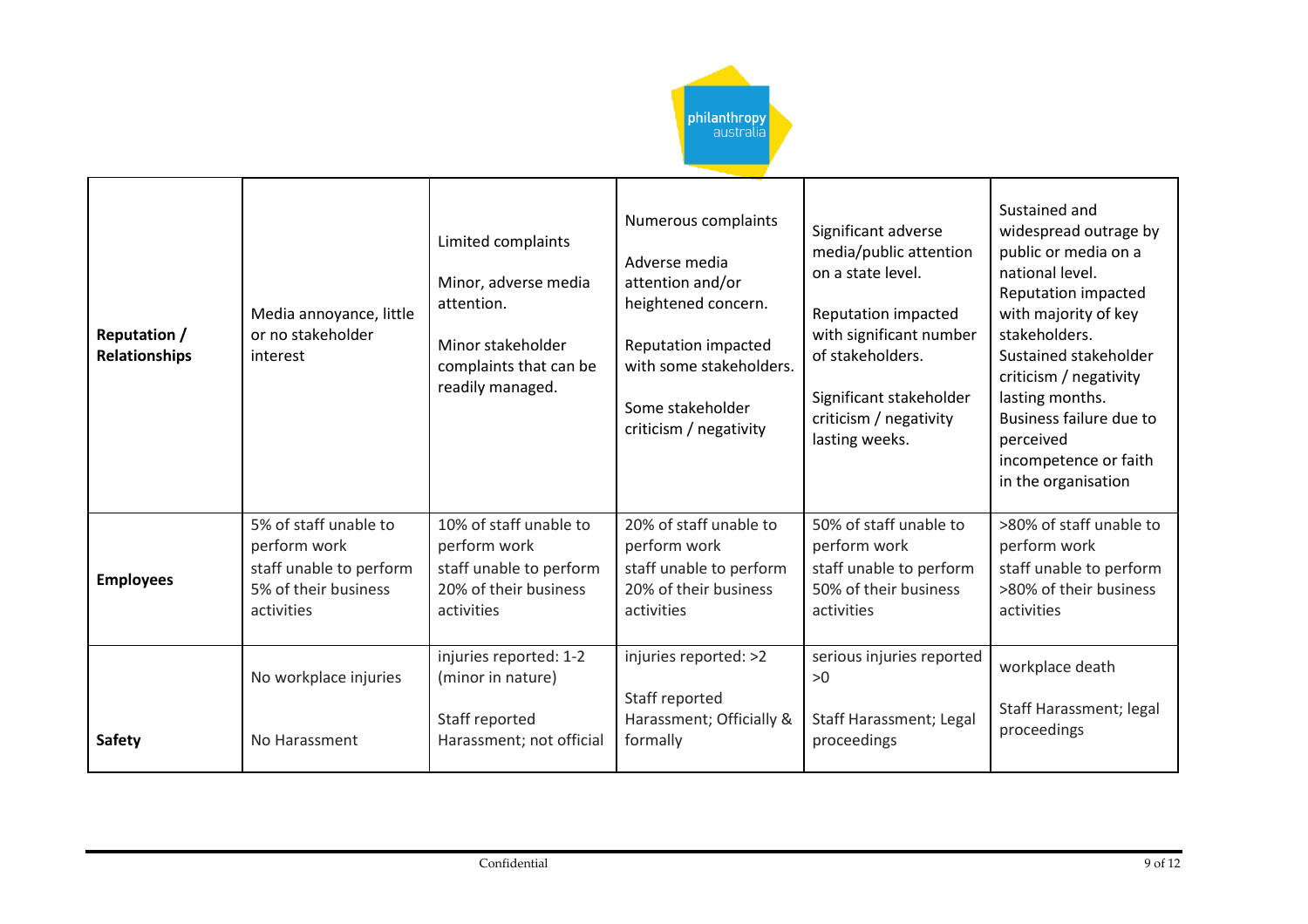

#### **Table C – Risk Rating:**

|                   |                          |              | <b>CONSEQUENCES</b> |                |                         |                         |                 |  |
|-------------------|--------------------------|--------------|---------------------|----------------|-------------------------|-------------------------|-----------------|--|
|                   |                          |              | <b>Minor</b>        | Moderate       | Significant             | <b>Serious</b>          | <b>Extreme</b>  |  |
|                   |                          |              | 1                   | $\overline{2}$ | $\overline{\mathbf{3}}$ | $\overline{\mathbf{4}}$ | $5\phantom{.0}$ |  |
|                   | Almost<br><b>Certain</b> | ${\bf 5}$    | Moderate            | <b>Serious</b> | <b>High</b>             | <b>High</b>             | <b>High</b>     |  |
|                   | Likely                   | 4            | Low                 | Moderate       | Moderate                | <b>High</b>             | <b>High</b>     |  |
| <b>LIKELIHOOD</b> | Possible                 | $\mathbf{3}$ | Low                 | Moderate       | Moderate                | Moderate                | <b>High</b>     |  |
|                   | <b>Unlikely</b>          | $\mathbf{2}$ | Low                 | Low            | Moderate                | Moderate                | Moderate        |  |
|                   | Rare                     | 1            | Low                 | Low            | Low                     | Low                     | Moderate        |  |
|                   |                          |              |                     |                |                         |                         |                 |  |

#### 2.6. Risk Owners

Risk Owners are accountable for assuring the effectiveness of controls, treatment and mitigation strategies, appropriateness of the risk rating and all associated monitor and review requirements and arrangements.

#### 2.7. Residual Risk Treatment Strategy

The decision to accept/tolerate a residual risk and the associated exposure will consider;

- Whether the residual risk is being controlled to a level that is reasonably achievable;
- Whether it would be reasonably practicable and cost effective to further treat the residual risk; and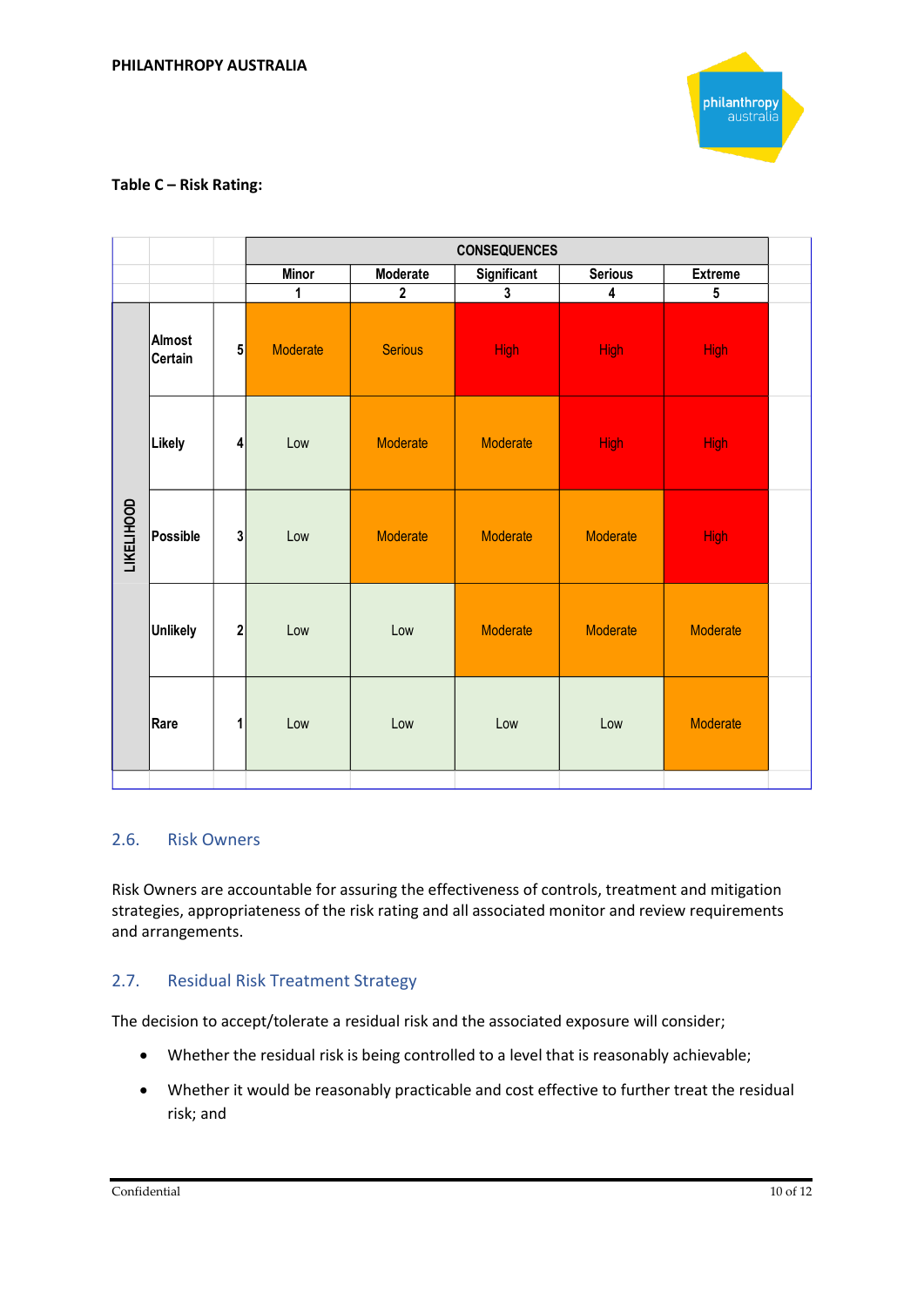

• Whther the residual risk is wtihin the risk appeite for risks of that type.

and would be best described as risk reduction, risk sharing/transference, risk avoidance and risk acceptance;

## a. Risk Reduction

To be used when the strategy is to influence the likehood of occurence (eg reduction); or reduce the severity of loss the consequences, as appropriate, i.e. to reduce disbenefits (losses) or increase the benefits (gains). This may include emergency response, contingency and disaster recovery plans;.

## b. Risk Sharing/Transference

To be used when the strategy is to share the risk with third parties through insurance and/or service providers.

## c. Risk Avoidance

To be used when PA decides to eliminate the risk by withdrawing from or not becoming involved in the activity that allows the risk to be realized.

## d. Risk Acceptance

To be used when PA decides to accept a particular risk because it falls within its risk-tolerance parameters and therefore agrees to accept the cost when it occurs.

Risks outside the approved Risk Appetite must be reported to Board at each meeting.

Residual Risk treatment will involve the design of controls to treat causes and the impact of consequences (e.g. business continuity plans, crisis management plans, etc.).

It will also involve deciding and recording when, by what means and by whom, control checking will take place. A number of treatment options may be considered and applied.

Selection of the most appropriate treatment option will involve Cost Benefit Analysis (CBA) where appropriate. In general, the cost of treating risks shall be commensurate with the benefits obtained.

When conducting a CBA and there is uncertainty about the costs to be incurred or benefits to be gained, the analysis should take explicitly into account that uncertainty. Where it is difficult to quantify costs (benefits or disbenefits), then a qualitative assessment will be undertaken.

Where safety, environment, legal, reputation and community requirements override simple financial cost benefit analysis, a qualitative benefit analysis will be used.

Residual Risk treatment actions will be resolved into a number of specific tasks and these will be allocated to Risk Owners who will be responsible for their timely completion.

# 2.8. Tool

The CEO & SMT shall document the risk assessment process through the Risk Register.